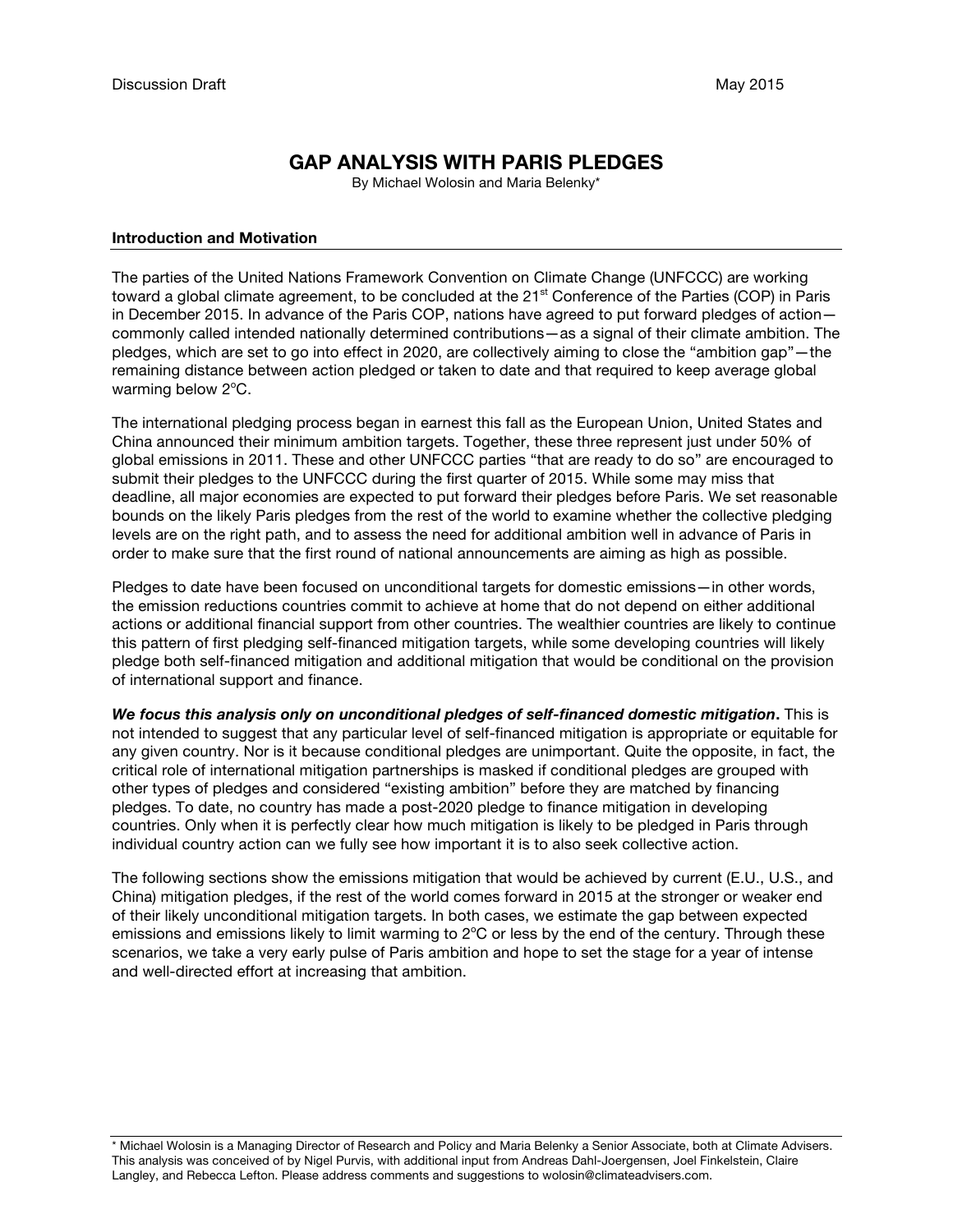### **Global Results**

**Finding 1: Based on known and anticipated domestic pledges, the Paris agreement could achieve up to half of the emissions reductions necessary to reach 2**°**C.** 



**Figure 1. Impact of Known and Anticipated Domestic Pledges**

Our analysis shows that a strong set of pledges on top of the current commitments made by the United States, China, and the European Union would deliver up to 50% of the emission reductions needed for a likely chance of limiting warming to 2°C—the amount science says is necessary to avoid the most dangerous impacts of climate change (Figure 1). In this stronger pledge scenario, global GHGs reach 55.3 Gt  $CO<sub>2</sub>e$  in 2030, essentially flattening out by the last half of the decade. This compares to an emissions growth rate of about 1 Gt  $CO<sub>2</sub>e$  per year (2.3%) for the last decade under business as usual. In this scenario, slowing emissions growth in the first half of the decade, which results from declining emissions in the OECD countries and in the world's two largest tropical forest countries, is more than balanced out by increasing emissions from the rest of the developing world. This is the case even with slowing emissions growth in China and improving emissions intensity in India. In the second half-decade through 2030, emissions continue to decline in the OECD countries and emissions growth slows in China and other middle-income countries; Brazil and Indonesia achieve their deforestation reduction commitments; and emissions growth continues in India and in the least developed countries.

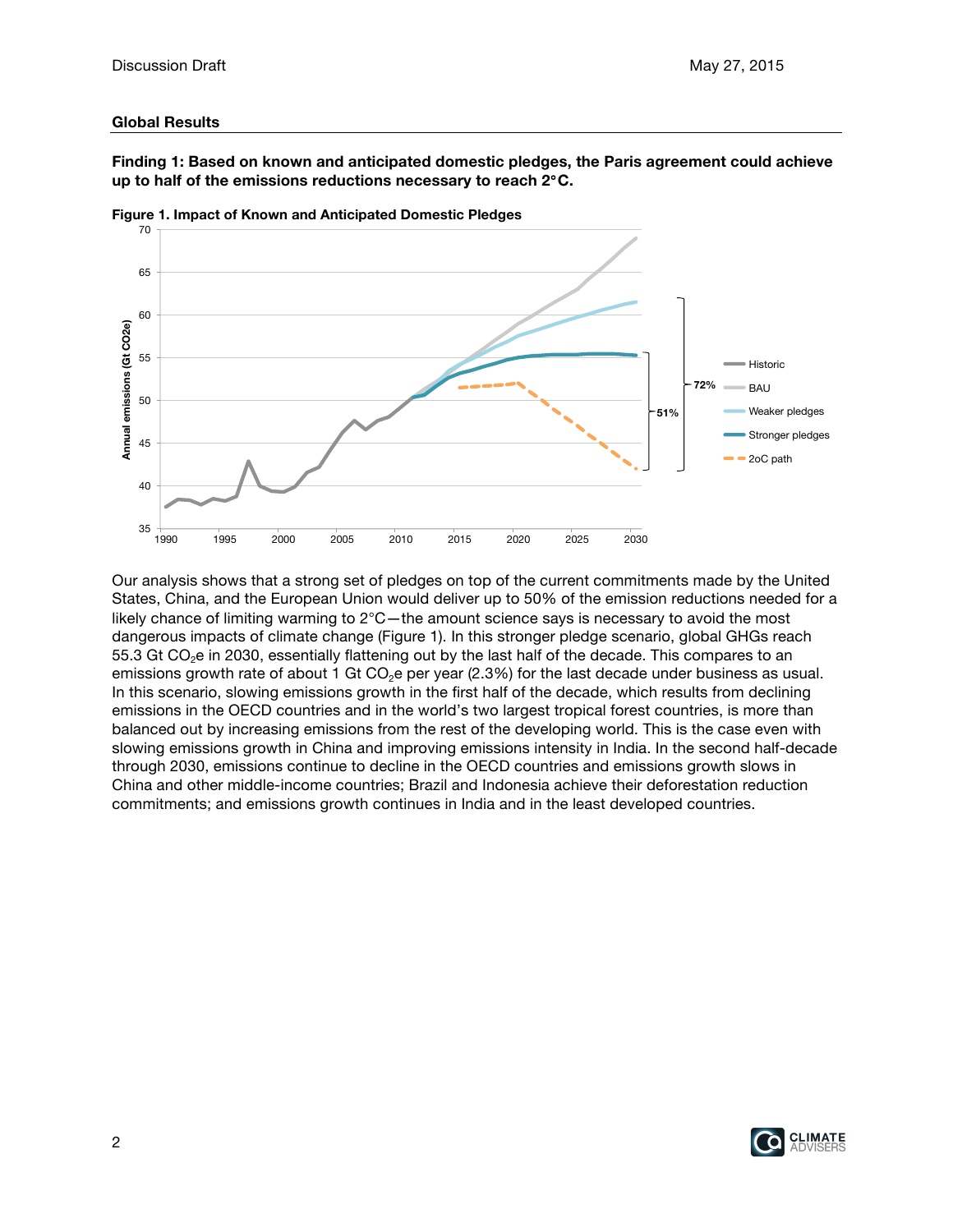### **Finding 2: Cutting emissions in half is possible only if countries that have not yet announced their plans put forward strong pledges.**

Weaker pledges would result in only a small reduction from Business-as-Usual (BAU). In the weaker pledge scenario, global GHGs reach 59.7 Gt CO<sub>2</sub>e in 2025 and 61.5 Gt CO<sub>2</sub>e in 2030. These weak pledges would suggest continued emissions growth from today averaging 590 Mt (1.1%) per year through 2030, with some slowing of the growth rate over the period. If not substantially exceeded, a weak set of pledges would achieve only a fourth of the reductions needed for a likely chance of limiting warming to 2°C.

The biggest difference between this weaker pledge scenario and the stronger pledge scenario is the level of self-financed ambition exhibited by the "Others" group: non-LDC, non-OECD countries (Figure 2). The group includes the former Soviet Republics, South Africa, and middle-income countries in Asia (e.g. Thailand, Malaysia, Taiwan), the Middle East (e.g. Iran, Saudi Arabia) and South America (e.g. Argentina, Venezuela). This group represents almost one-fourth of 2011 emissions, and the difference between our stronger and weaker pledge scenario for this group of countries is almost 4 Gt  $CO<sub>2</sub>e$  in 2030, or 14% of the reductions needed from BAU to  $2^{\circ}$ C. India's pledge will also have a significant impact, with about 1 Gt  $CO<sub>2</sub>e$  separating our stronger and weaker scenarios in 2030. The rest of the difference is based on the extent to which Indonesia and Brazil pledge self-financed emissions reductions by halting deforestation—about 1.5 Gt  $CO<sub>2</sub>e$  in 2030 separates the stronger and weaker pledge scenarios from these forest nations.





Note: This figure represents the historic emissions (through 2011) and pledge pathways for each country and country group in our analysis. A single pledge scenario is used to represent the OECD-Other and LDC group; current pledges are used for the U.S., E.U., and China. For Japan, Brazil, Indonesia, India, and the "Others" group, two scenarios are represented – a stronger pledge scenario (lighter shade) and a weaker pledge scenario (with additional emissions beyond the strong scenario represented by a darker shade and the "+").

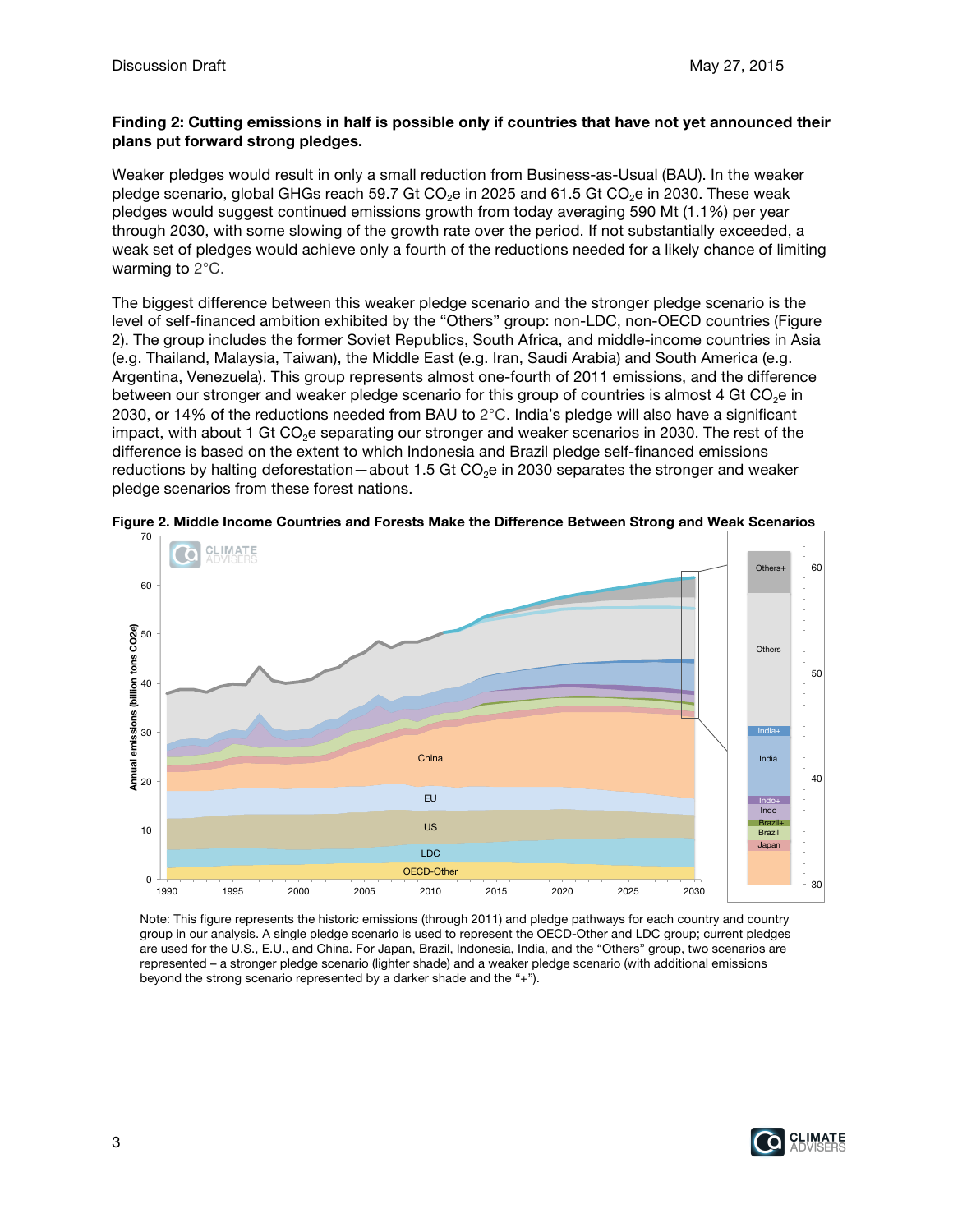## **Methodology and Country Pledge Scenarios**

To estimate the size of the emissions gap between a  $2^{\circ}$ C pathway and the potential Paris pledges, we create specific pledge scenarios for 7 of the top emitting countries individually, together accounting for approximately 60% of global emissions today.<sup>1</sup> For the countries that have already put pledges on the table, we define a "current pledge" scenario, which represents projected emissions given existing pledges. For all other countries, we define a "stronger pledge" and a "weaker pledge" scenario. The "stronger pledge" scenario suggests pledges at the high end of what could be expected with strong political will and leadership within the current political constraints of various countries; it does not assume any dramatic shifts in these constraints between now and Paris. In other words, "stronger pledges" does not imply sufficient ambition to deliver a 2°C pathway.

We combine the remaining countries into three groups: the OECD member states not included in the individual country assessments (OECD-Other); the Least Developed Countries (LDC), which include countries that exhibit the lowest indicators of socioeconomic development according to existing UN classifications; and everyone else (Others). For each group, we base our projections on a set of common assumptions regarding potential emissions pathways and economic growth rates.

## *Current Emissions, 2o C Pathways and Business as Usual*



#### **Figure 3. Historical Emissions, 2<sup>o</sup> C Pathways and Business as Usual**

## *Current and Past Emissions*

There is extensive uncertainty in both current and past climate emissions. For example, estimates of global 2010 GHG emissions range from approximately 47 to 58 Gt according to the IPCC (IPCC, 2014, Figure 1.6 in AR5 Synthesis Report). We follow UNEP's convention of using the Emission Database for Global Atmospheric Research (EDGAR), which comprises total emissions of CO<sub>2</sub> (including from land-use change and forestry) and of all anthropogenic sources of  $CH<sub>4</sub>$ , N<sub>2</sub>O, and F-gases (HFCs, PFCs and SF<sub>6</sub>) (JRC/PBL, 2010). The EDGAR 2010 emissions excluding international aviation and

<sup>&</sup>lt;sup>1</sup> Russia is also one of the world's top emitters. It is excluded from the individual country analysis because their actions in Paris are

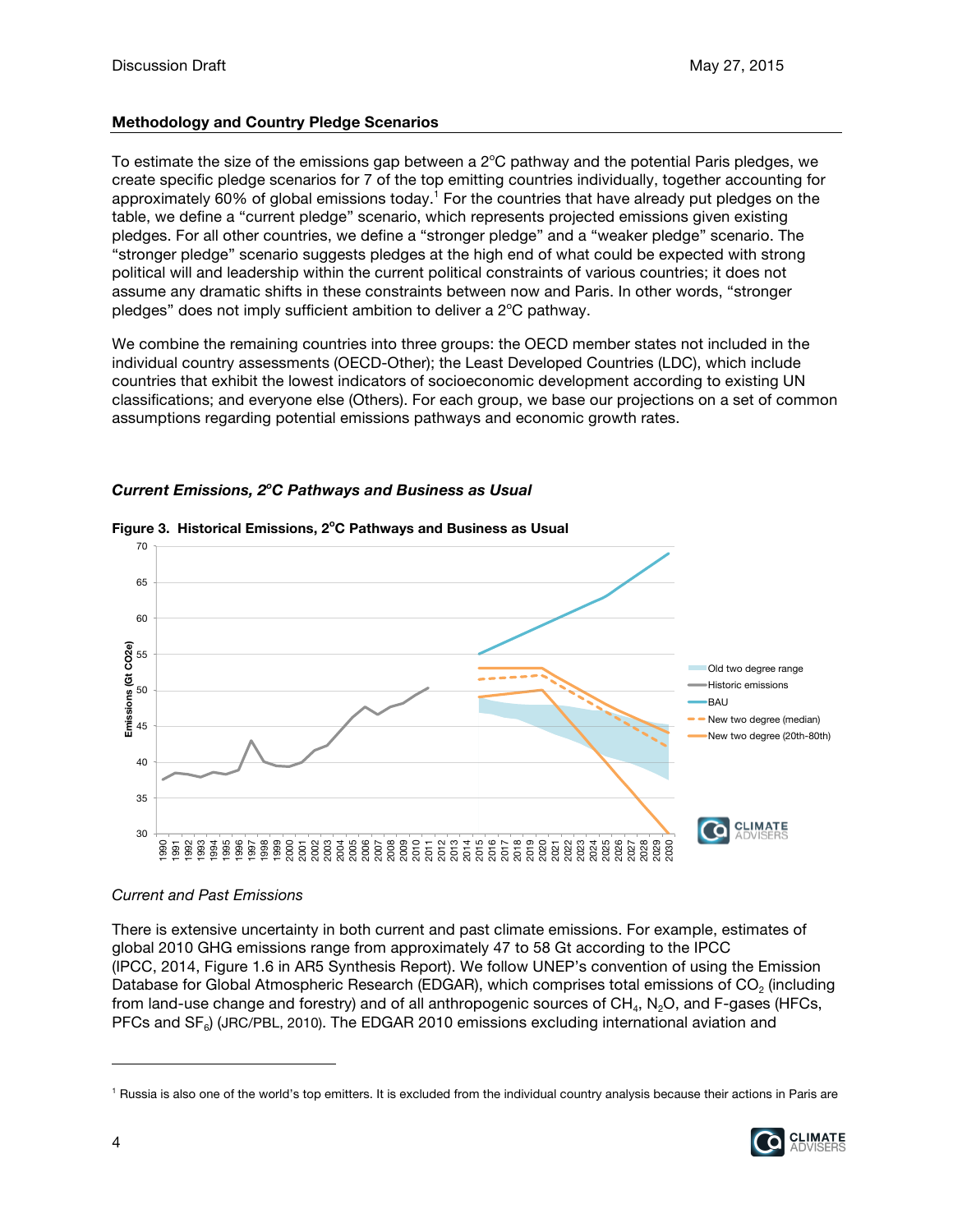shipping of 49 Gt used as an anchor point, with different data sources and projections normalized to this 2010 value.

Historic data for each country or group of countries' emissions (excluding Brazil and the United States) is obtained from EDGAR. Historic data on Brazil's emissions are obtained from the System for the Estimation of Greenhouse Gas Emissions (SEEG, 2014), and the United States' historic emissions are obtained from EPA's 2015 emissions inventory (EPA, 2015). These gross emissions estimates do not subtract land-based carbon sinks, which offset significant proportions of anthropogenic emissions for a few countries and which total approximately 4-6 Gt per year globally in the last two decades (IPCC WGIII AR5 Figure 11.8).

## *2o C and Business-as-Usual Pathways*

We adopt 2°C and business-as-usual emissions pathways from UNEP's 2014 Emissions Gap Report. UNEP's 2°C emissions range is adapted from a subset of 18 scenarios included in the IIASA AR5 Scenario Database. This subset includes scenarios that extend current climate policies through 2020 and assume least-cost pathways after 2020 with a likely chance (greater than 66%) of limiting temperature increases to 2°C or less during the 20<sup>th</sup> century.<sup>2</sup> UNEP represents the 2°C pathway as a range of emissions from the  $20<sup>th</sup>$  percentile to the  $80<sup>th</sup>$  percentile of all Kyoto gas emissions from these eighteen scenarios. Given the small number of scenarios in this category, we follow UNEP's lead in using the median to calculate the gap, as the median is more robust for small samples; the range should be considered indicative.

It is important to note that this 2°C pathway differs from that used in previous publications, notably the IPCC Second and Third Assessment Reports, as well as the 2010-2013 UNEP Gap Reports (Figure 3). The new pathway reflects the consensus that a least cost emissions reduction path from 2010 emissions until stabilization of emissions around 450 ppm is not feasible. Instead, significant reductions in GHG emissions are expected to be delayed until 2020 and beyond. All emissions pathways that delay action until 2020 are expected to "overshoot" the maximum radiative forcing levels consistent with long-term  $(2100$  and beyond) stabilization, and require some level of net negative emissions later in the century.<sup>3</sup>

The global Business-as-Usual (BAU) scenario is primarily illustrative, although it does enter into calculations in terms of how much of the required global emissions reductions are represented by various pledge scenarios.<sup>4</sup> We adopt the UNEP 2014 Emissions Gap Report's BAU range and median.<sup>5</sup> The BAU range is estimated from the 20<sup>th</sup> percentile, median, and 80<sup>th</sup> percentile of the AR5 baseline (P0) scenarios, normalized to a common 2010 emissions level of 49 Gt.

<sup>&</sup>lt;sup>5</sup> The BAU range estimates vary slightly between Chapter 2 and Chapter 3 of the report. We use the 2020 values from Chapter 2, which hews more closely to the IPCC AR5 scenarios; and the 2025 and 2030 values from Chapter 3.



<sup>2</sup> Data are from The Emissions Gap Report 2014, Table 2.2 for 2020, 2025, and 2030. We estimate a 2015 range from the IAASA AR5 database using a similar set of scenarios as UNEP, and make a correction to be consistent with the UNEP estimates in later years. Interim years are interpolated.

 $3$  See Figure ES.1 in the UNEP 2014 Gap Report for an illustration.

<sup>4</sup> We use country-specific BAUs for countries expected to define their pledges off of BAU baselines.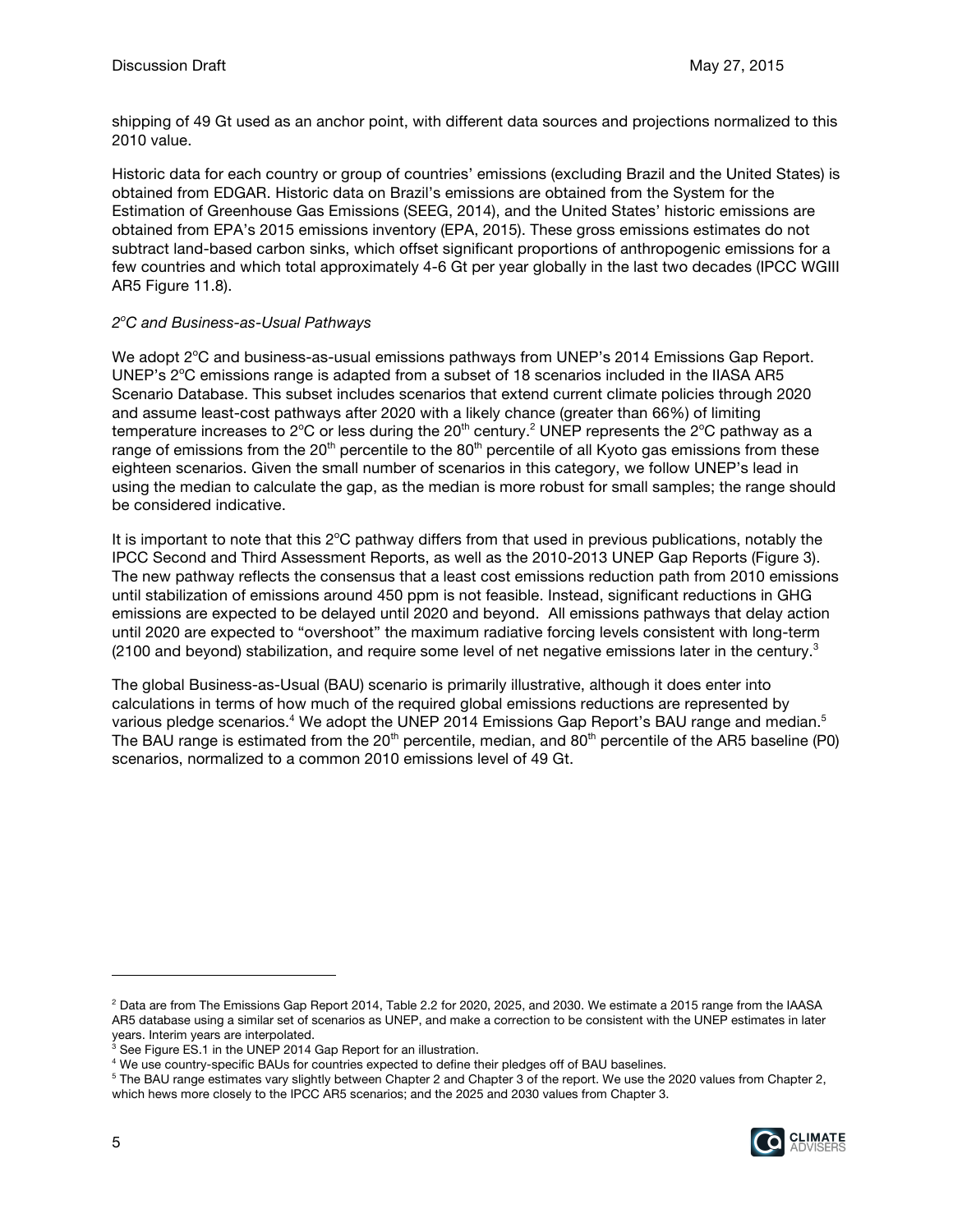### *United States*

#### **Assumptions:**

|                |                                        | 2020                | 2025   | 2030*  |
|----------------|----------------------------------------|---------------------|--------|--------|
| Copenhagen     | Change in emissions<br>below base year | $-17%$              |        |        |
| Current pledge | Change in emissions<br>below base year | Meet 2020<br>target | $-28%$ | $-39%$ |
|                | Base year                              | 2005                | 2005   | 2005   |

*\*Because the United States is not announcing a 2030 pledge, the 2030 target is developed for the purpose of consistency with other pledges and to facilitate the overall gap analysis.*





In Copenhagen, the United States pledged to lower greenhouse gas emissions by 17% below 2005 levels by  $2020<sup>6</sup>$  For this analysis, we assume that the Copenhagen target is met by the end of the decade in both scenarios. We base the U.S. current pledge on the recently announced 2025 target: that the U.S. will strive to achieve a 26-28% reduction in emissions below 2005 levels by 2025 (White House, 2014). Because this scenario represents strong climate ambition, we use the upper 28% emissions reduction target.

Although the United States is not likely set a 2030 target, we include an assumption about the 2026- 2030 period in the current pledge scenario, set at 39% below 2005 levels. This pathway is consistent with President Obama's stated goals of reducing GHG emissions from 2005 levels by 17% in 2020 and 83% by 2050. To facilitate calculations, we assume linear emissions reductions for each half-decade.

<sup>&</sup>lt;sup>6</sup> Note that we interpret all US pledges as percent reductions from 2005 net emissions levels, which are about a gigaton lower than gross emissions due to a strong land sink.

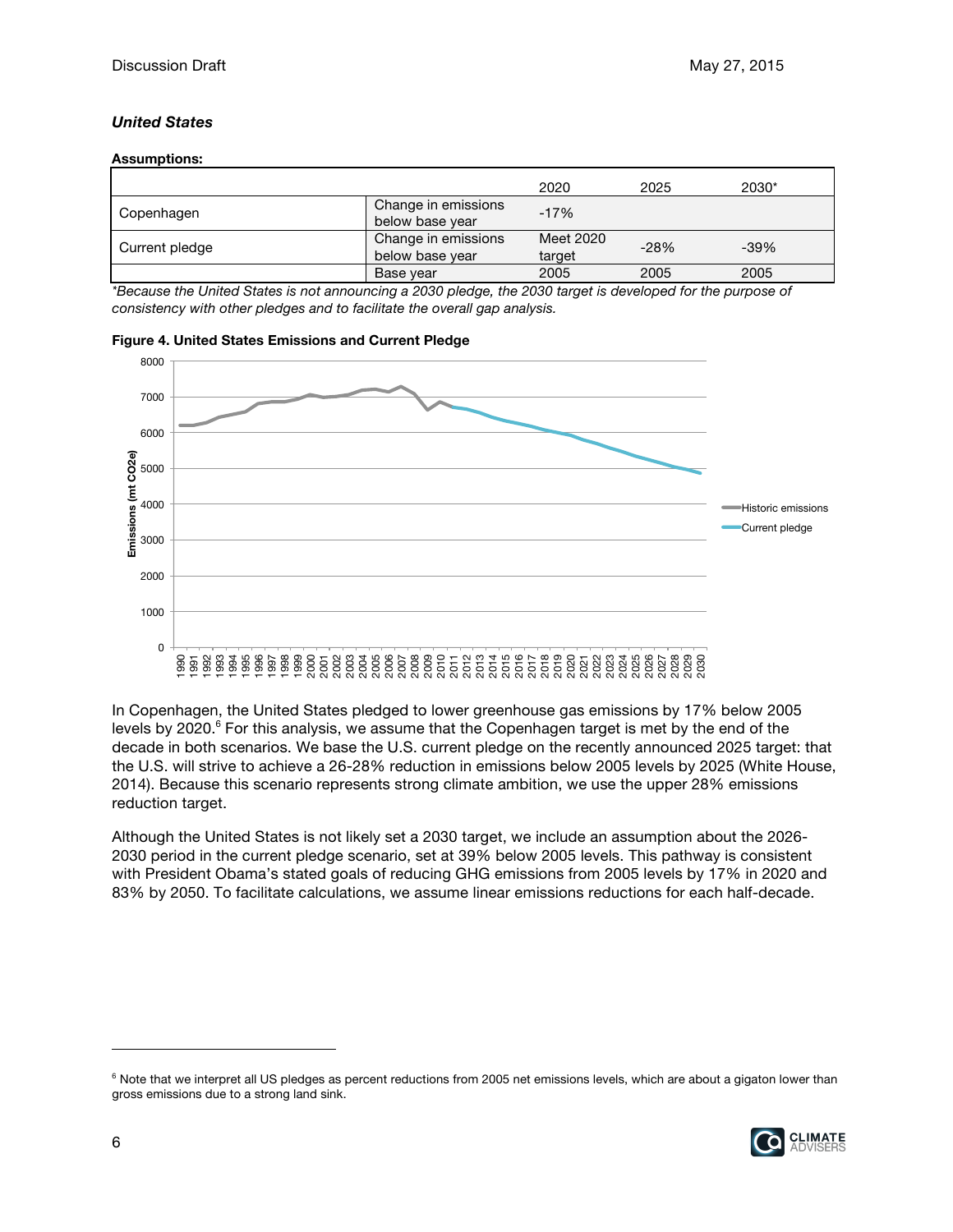## *European Union*

### **Assumptions:**

|                |                                        | 2020             | 2030 |
|----------------|----------------------------------------|------------------|------|
| Copenhagen     | Change in emissions<br>below base year | $-20%$           |      |
| Current pledge | Change in emissions<br>below base year | Meet 2020 target | 40%  |
|                | Base year                              | 1990             | 1990 |

### **Figure 5. European Union Emissions and Current Pledge:**



In Copenhagen, the European Union pledged to lower greenhouse gas emissions by 20% below 1990 levels by 2020. Current projections suggest that the E.U. will outperform this target slightly with current policies (European Environment Agency, 2013); however, the difference is slight, so we assume that E.U. emissions reach the Copenhagen pledge level in 2020.

In October 2014, E.U. leaders pledged to reduce greenhouse gas emissions by at least 40% by 2030 compared to 1990 levels (European Commission, 2014). We set Europe's pledged pathway as a linear trend from the 2020 Copenhagen pledge level to the 40% 2030 target.

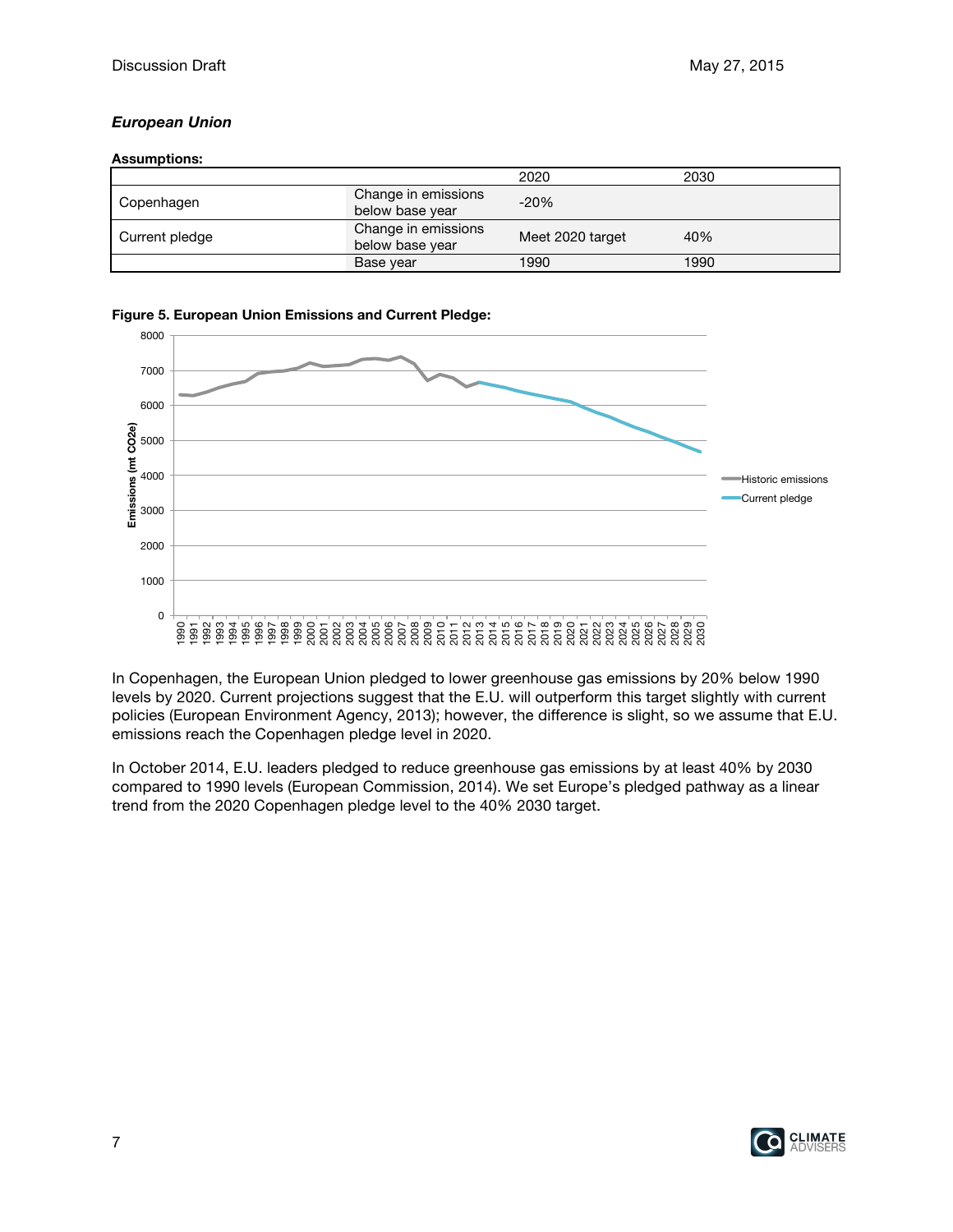## *China*

#### **Assumptions:**

|                |                                                | 2020                                                                           | 2021-2030 |
|----------------|------------------------------------------------|--------------------------------------------------------------------------------|-----------|
| Copenhagen     | Carbon intensity below base year*              | -40% to -45%                                                                   |           |
| Current pledge | Carbon intensity below base year<br>GDP growth | Meet -40% target; non-CO<br>emissions continue upward<br>linear trend<br>7%/vr |           |
|                | Peak year                                      |                                                                                | 2030      |
|                | Base year                                      | 2005                                                                           | 2005      |

*\*China's target applies only to their carbon emissions, not other GHGs.*



#### **Figure 6. China Emissions and Current Pledge:**

In Copenhagen, China committed to reducing the carbon dioxide intensity of its GDP (measured as tons of CO<sub>2</sub> per 2005 US\$ GDP) by 40-45% below 2005 levels by 2020. We assume that the country meets the lower end of the target. We also assume an annual 7% GDP growth rate through 2020, which is consistent with the rate noted in China's Second National Communication on Climate Change (China's National Communication, 2014) as well as the rate used in IEA's 2014 World Energy Outlook (WEO) (IEA, 2014). Finally, we assume that non- $CO<sub>2</sub>$  emissions continue to increase linearly based on the current trend.

Based on China's recently announced target of a 2030 peak year (White House, 2014), starting in 2021 we begin to decline emissions growth linearly to hit zero emissions growth in the peak year. It is important to note that we do not analyze the impact of China's recent announcement to peak its coal use by 2020. However, given that  $CO<sub>2</sub>$  emissions from coal account for approximately half of the country's total greenhouse gas emissions (based on calculation using EIA data for total GHG emissions and EIA data for  $CO<sub>2</sub>$  emissions from coal), it is likely that this commitment will help China peak its total emissions before 2030.

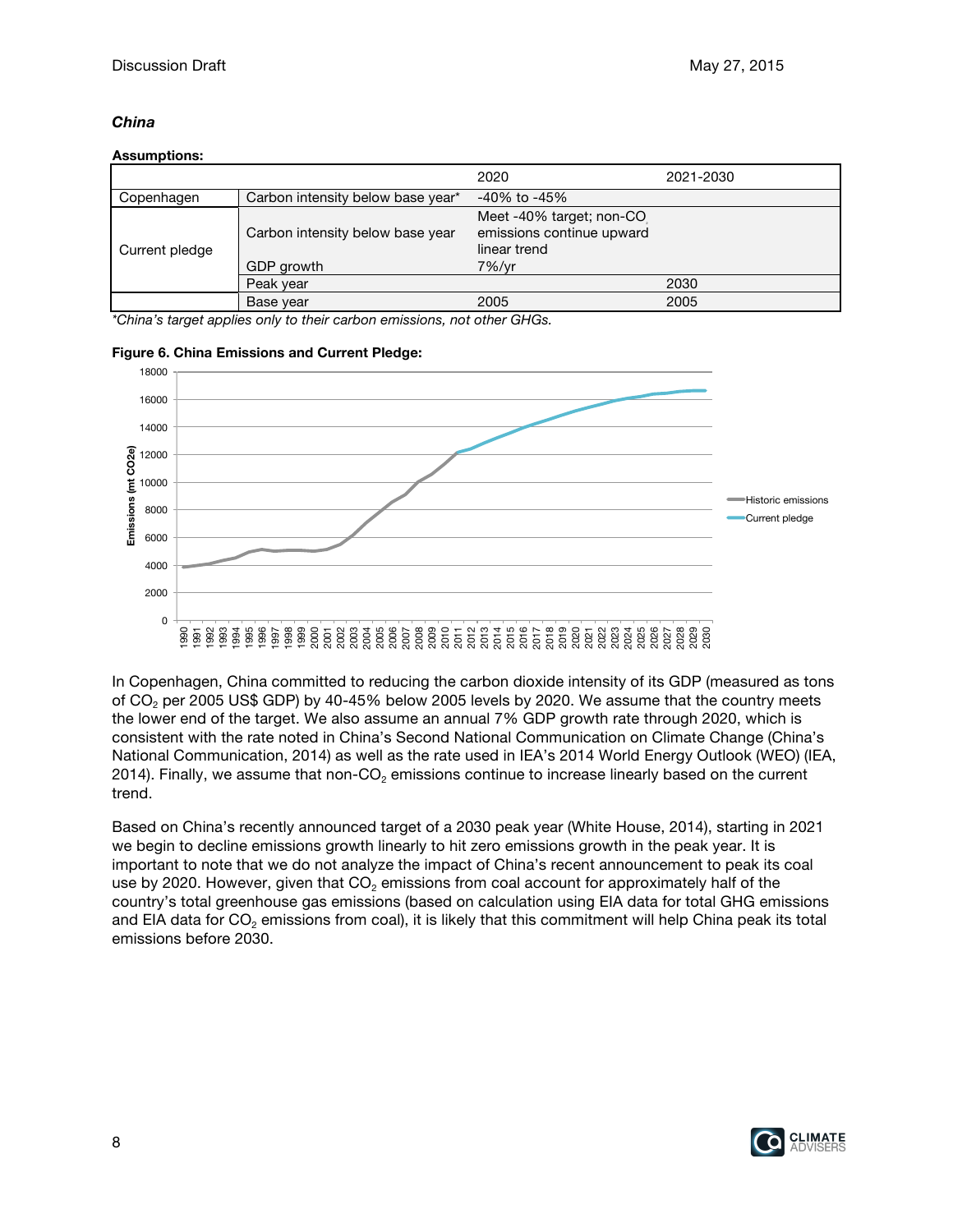### *Japan*

#### **Assumptions:**

|                            |                           | 2020              | 2030   |
|----------------------------|---------------------------|-------------------|--------|
| Copenhagen (revised)*      | Change in emissions below | $-3.8%$           |        |
|                            | base year                 |                   |        |
|                            | Change in emissions below | Meet revised 2020 | $-26%$ |
| Current pledge (announced) | base year                 | target            |        |
|                            | Base year                 | 2005              | 2013   |

*\*The Copenhagen pledge was to cut emissions by 25% below 1990 by 2020; this was lowered in 2013 to a 3.8% cut from 2005 by 2020.*



**Figure 7. Japan Emissions and Potential Pledges:**

Japan's energy policy has been heavily influenced by the 2011 Fukushima accident and subsequent shutdown of the country's entire nuclear fleet. In Copenhagen, when nuclear power comprised nearly 30% of the country's electricity generation, Japan pledged to reduce its emission by 25% below 1990s by 2020. This target became infeasible once nuclear, which has no associated greenhouse gas emissions, was no longer a near-term component of the country's energy mix. In 2013, the Copenhagen target was lowered to a 3.8% reduction from 2005 levels by 2020. In our analysis, we assume that the country meets this lower target, as it appears likely to do with the restart of a few of the nuclear plants (The Guardian, 2014).

Although Japan has not yet submitted its INDC, in May 2015, the Japanese government announced that it would pledge to cut emissions by 26% below 2013 levels by 2030 (The Japan Times, 2015). In the current pledge scenario, we set Japan's pledged pathway as a linear trend from the 2020 Copenhagen pledge level to the 26% 2030 target.

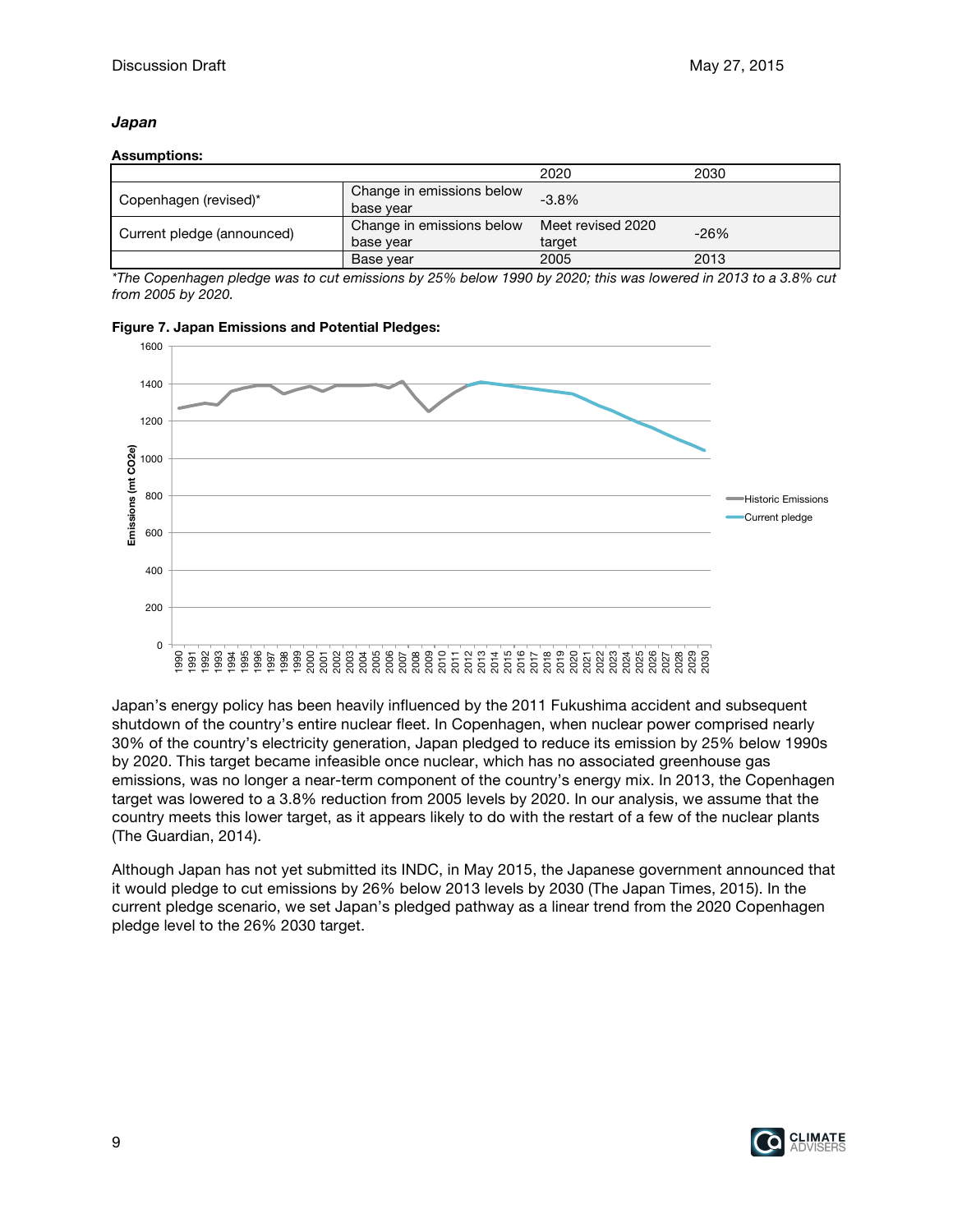## *India*

### **Assumptions:**

|                 |                                     | 2020                            | 2025        | 2030        |
|-----------------|-------------------------------------|---------------------------------|-------------|-------------|
|                 | Emissions intensity below base year | $-20\%$ to $-25\%$ <sup>*</sup> |             |             |
| Copenhagen      | GDP growth                          | $6\%$ /vr                       |             |             |
| Weaker pledge   | Emissions intensity below base year | Meet -20%                       | $-25%$      | $-30\%$     |
| scenario        | GDP growth                          | target                          | $6.6\%$ /yr | $6.6\%$ /yr |
| Stronger pledge | Emissions intensity below base year | Meet -25%                       | $-33%$      | $-40%$      |
| scenario        | GDP growth                          | target                          | $6.6\%$ /yr | $6.6\%$ /yr |
|                 | Base year                           | 2005                            | 2005        | 2005        |

\**This target excludes emissions from the agricultural sector.*



#### **Figure 8. India Emissions and Potential Pledges:**

In Copenhagen, India pledged to reduce the emissions intensity of its GDP by 20-25% below 2005 levels by 2020, excluding emissions from the agricultural sector. We assume that the country meets the lower end of the 2020 target in the weaker pledge scenario and the upper end of the target in the stronger pledge scenario. Because emissions intensity is dependent on GDP, we must assume a particular level of annual GDP growth. We use a rate of 6% through 2020. This is based on IEA's 2014 WEO and is lower than the 8-9% growth rate assumed by the country in setting the Copenhagen target in 2009.

It is unclear whether India will put forward a 2025 or 2030 target as part of its Paris pledge. Therefore, we evaluate the potential pledges for both half-decades. Because the country's Copenhagen pledge was based on emissions intensity, and taking into account prevailing concerns about restricting growth, we assume that any target put forward in Paris will also be based on emissions intensity rather than percent of absolute emissions. (Of course, the intensity target translates into an absolute number using our economic growth assumptions, which is used to assess the global mitigation gap.) In the weaker pledge scenario, we assume that India will propose a 25% reduction in emissions intensity from 2005 baseline by 2025—the upper bound of its Copenhagen pledge—and a 30% reduction by 2030. In the stronger pledge scenario, we propose a 33% and 40% reduction in emissions intensity by 2025 and 2030, respectively. Annual average GDP growth for the entire period (2021-2030) for both scenarios is assumed to be 6.6% (IEA, 2014).

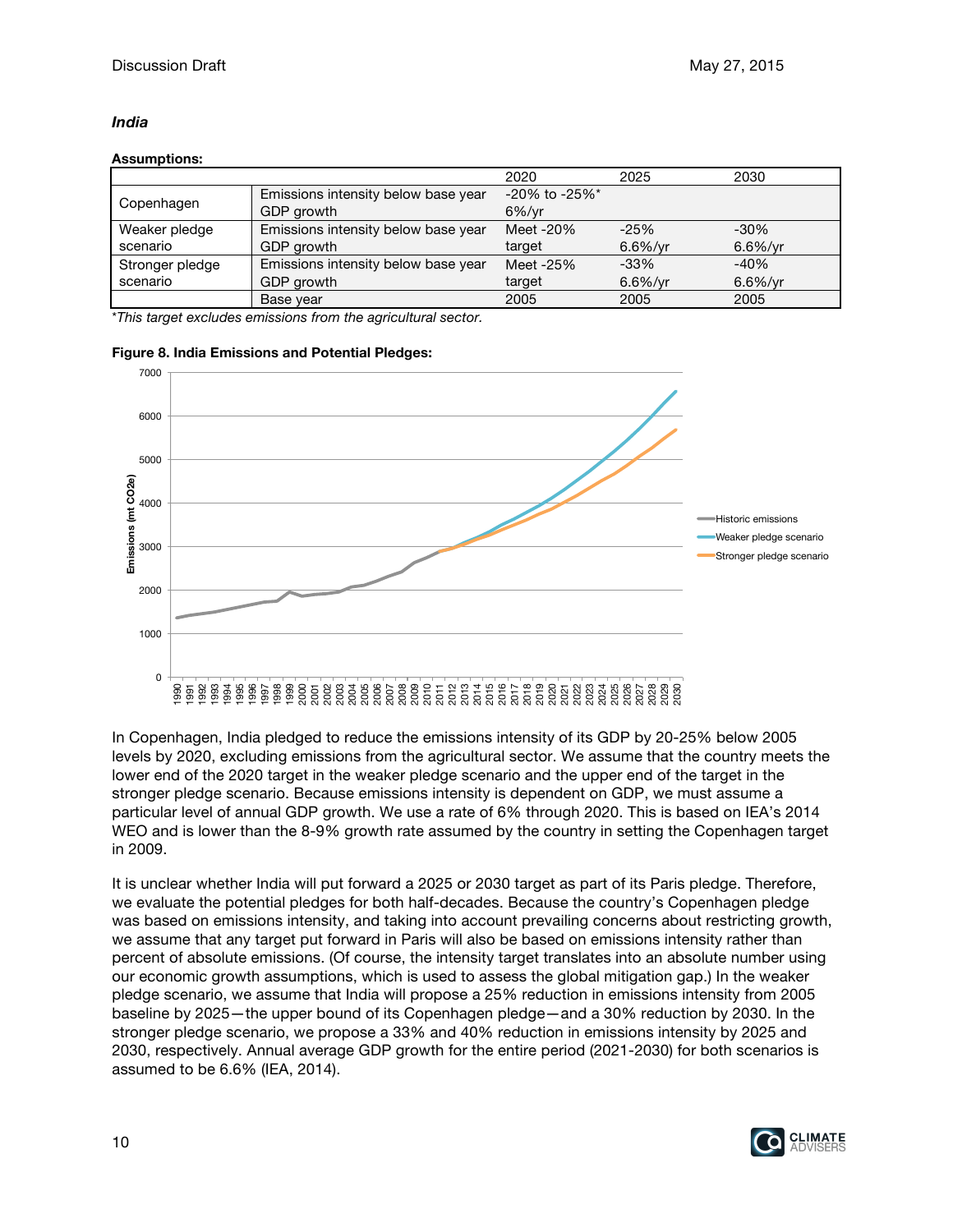## *Brazil*

### **Assumptions:**

|                             | 2010-2020 Path*                                                                                                                                  | 2025 Pledge                                                                                                                                                                                                                                                                                                                                                                                                                                                                                                                                                                    | 2030 Pledge                                                                                                                                                       |  |  |
|-----------------------------|--------------------------------------------------------------------------------------------------------------------------------------------------|--------------------------------------------------------------------------------------------------------------------------------------------------------------------------------------------------------------------------------------------------------------------------------------------------------------------------------------------------------------------------------------------------------------------------------------------------------------------------------------------------------------------------------------------------------------------------------|-------------------------------------------------------------------------------------------------------------------------------------------------------------------|--|--|
|                             | <b>General assumptions:</b>                                                                                                                      | 1) Brazil's unconditional pledges are likely to reflect <i>higher</i> than current emissions levels<br>because the country is now and will continue to seek international support for its dramatic<br>cuts in recent years, as well as continued emissions levels well below the historical average.<br>2) Brazil's ambition for unconditional versus supported LUCF emissions reductions is based<br>on the country's proposed Reference Emissions Level (REL) approach. RELs are set at a<br>constant level for five years, based on the previous ten-year historic average. |                                                                                                                                                                   |  |  |
| Weaker pledge<br>scenario   | Forest emissions climb<br>steadily reaching 2006-<br>2008 average in 2025;<br>other emissions continue<br>linear trend                           | LUCF emissions in 2025<br>based on 10-year REL<br>corresponding to increasing<br>forest loss in 2011-2020; other<br>emissions follow linear upward<br>trend                                                                                                                                                                                                                                                                                                                                                                                                                    | LUCF emissions in 2030 based<br>on REL for 2016-2025<br>corresponding to increasing<br>forest loss through 2020; other<br>emissions follow linear upward<br>trend |  |  |
| Stronger pledge<br>scenario | Forest emissions begin<br>linear decline in 2015<br>from 2011-2013 average<br>reaching zero in 2025;<br>other emissions continue<br>linear trend | LUCF emissions based on 5-<br>year REL for 2021-2025<br>corresponding to declining<br>forest loss; other emissions<br>begin to slow, peaking in 2030                                                                                                                                                                                                                                                                                                                                                                                                                           | LUCF emissions based on 5-<br>year REL for 2026-2030<br>corresponding to declining<br>forest loss; other emissions<br>begin to slow, peaking in 2030              |  |  |

*\*Brazil's Copenhagen pledge of 36-39% reduction from BAU was conditional on international finance and is not included.*



**Figure 9. Brazil Emissions and Potential Pledges:**

Land use change and forestry have an outsized influence on Brazil's climate emissions profile, both because of large emissions from this sector and a high share of renewable (hydro) power generation. Until two years after deforestation peaked in 2004, LUCF was more than half of Brazil's total GHG emissions – and in peak deforestation years reached as high as 66% (2004) and 75% (1995). While deforestation emissions have dropped dramatically in the last decade, other emissions have climbed slowly and steadily upward, at a rate of increase of 2% per year. These very different patterns significant year-to-year variability on top of a massive 75-80% decline since 2004 in the case of LUCF emissions, and a slow and steady climb upward for other emissions—require separate analyses.

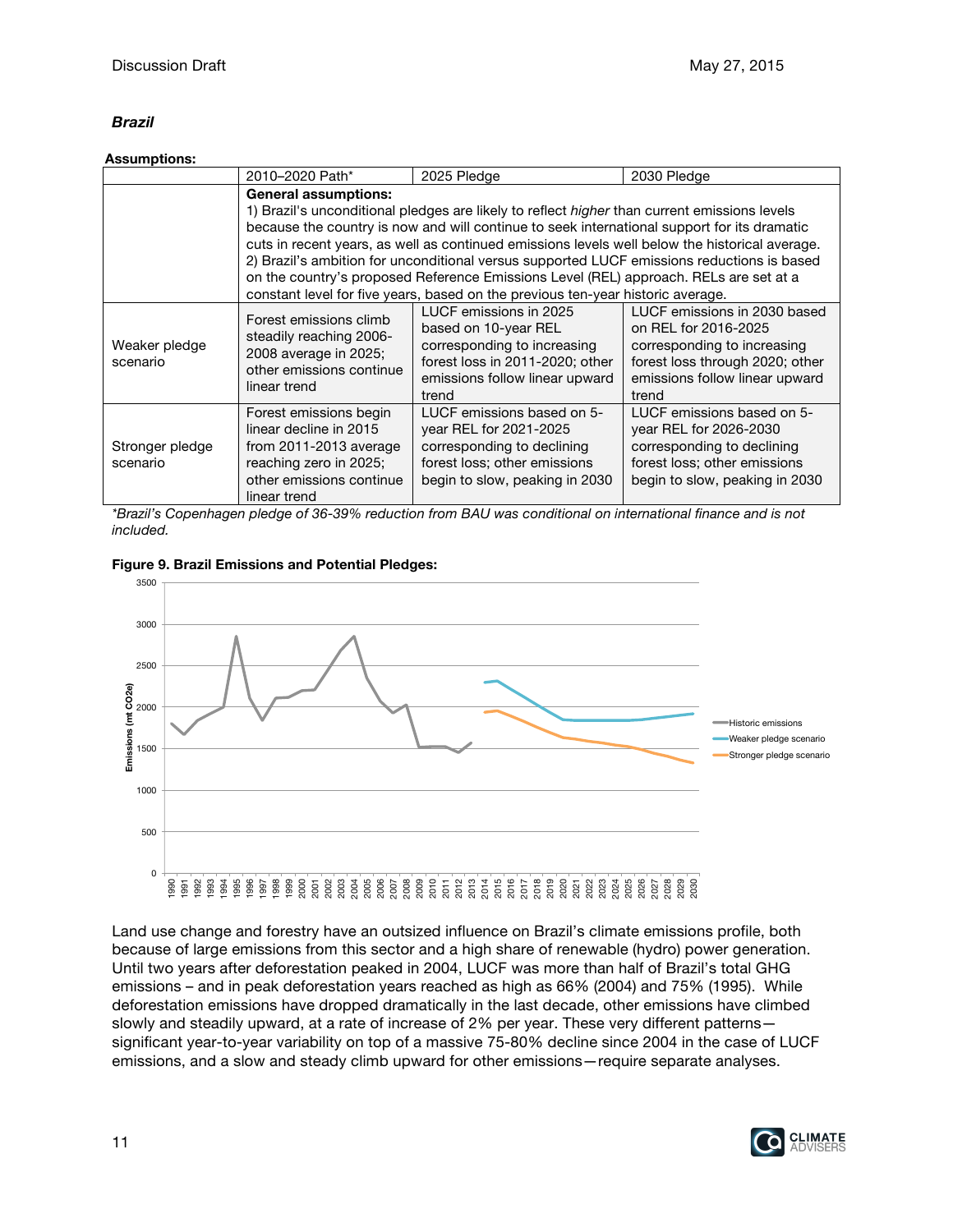We set weaker and stronger targets for what Brazil might pledge as its self-financed, non-conditional climate actions. This is different in form than the country's previous pledges. For example, in Copenhagen, Brazil pledged to reduce its emissions by 36.1% to 38.9% in 2020 compared to BAU emissions, *conditional* on appropriate levels of international financing. It planned to achieve these reductions largely by reducing Amazon deforestation by 80%, and by reducing clearing of savannah forests (the *Cerrado*) by 40%. Brazil is largely on track to meet these targets, even without significant international climate finance support. However, this previous level of ambition does not provide much of a guide for our purposes, as it was conditional and based on a BAU that at the time projected continuing increases in deforestation emissions on top of the very high 1995-2005 average. In contrast, Brazil's 2012 emissions of about 1.2 Gt were already 54% below the expected 2012 emissions levels based on the type of BAU pathway discussed at the time—and 67% below the 2020 BAU value.

Brazil's Reference Emissions Level (REL) for the Amazon Fund and its proposed REL approach for REDD+ more broadly in its submission to the UNFCCC (UNFCCC, 2014) give the best indication of how the nation might approach a split between own-action and internationally-supported reductions. These REL's are set at a constant level for five years, based on the previous ten-year historic average. For example, the REL for 2021-2025 would be set at the 2010-2020 average. By assuming a range of potential pathways of LUCF emissions through 2025, REL's for 2025 and 2030 can be calculated using this approach.

We set the LUCF component of a weaker pledge scenario for 2025 and 2030 by assuming that 2012 was the nadir of actual LUCF emissions, with 2013 and 2014 the beginning of a steady rise in actual LUCF emission back up to 2007-2008 average levels in 2025. Using these assumptions, we calculate the corresponding REL for 2021-2025 and 2026-2030. For the stronger pledge scenario, we assume that the recent uptick in deforestation rates are temporary, that 2014 actual LUCF emissions are at the average level for 2011-2013, and that there will be a linear decrease in actual LUCF emissions thereafter reaching zero net in 2025.<sup>7</sup> We depart from the tradition REL methodology for the stronger pledge scenario, assuming that Brazil will be using a five-year rather than a ten-year historic average – which is equivalent to assuming that Brazil self-finances a larger portion of a given level of forest emissions reductions.

While there is less of an indication of how Brazil might approach climate ambition outside the LUCF sector, the uncertainties and possible ranges are smaller outside the LUCF sector. We thus set weaker and stronger pledge scenarios at two different levels. First, we suppose that Brazil would not pledge any self-financed emissions reductions below BAU in non-LUCF sectors through 2030,relying on the forest sector for all of its pledged reductions. For this weaker pledge scenario, we model continued linear growth. We model the stronger pledge scenario as a self-financed pledge to slow the rate of increase in non-LUCF emissions after 2020, reaching a peak in 2030.

 $7$  We follow the convention used by SEEG of focusing on the land use emissions as calculated from changes in forest area. This figure is net of carbon sequestration from forest area gains, but does not subtract the anthropogenic land sink calculated by the Government of Brazil as a fixed multiple of all indigenous and protected areas, as allowed by the IPCC land use accounting guidelines.

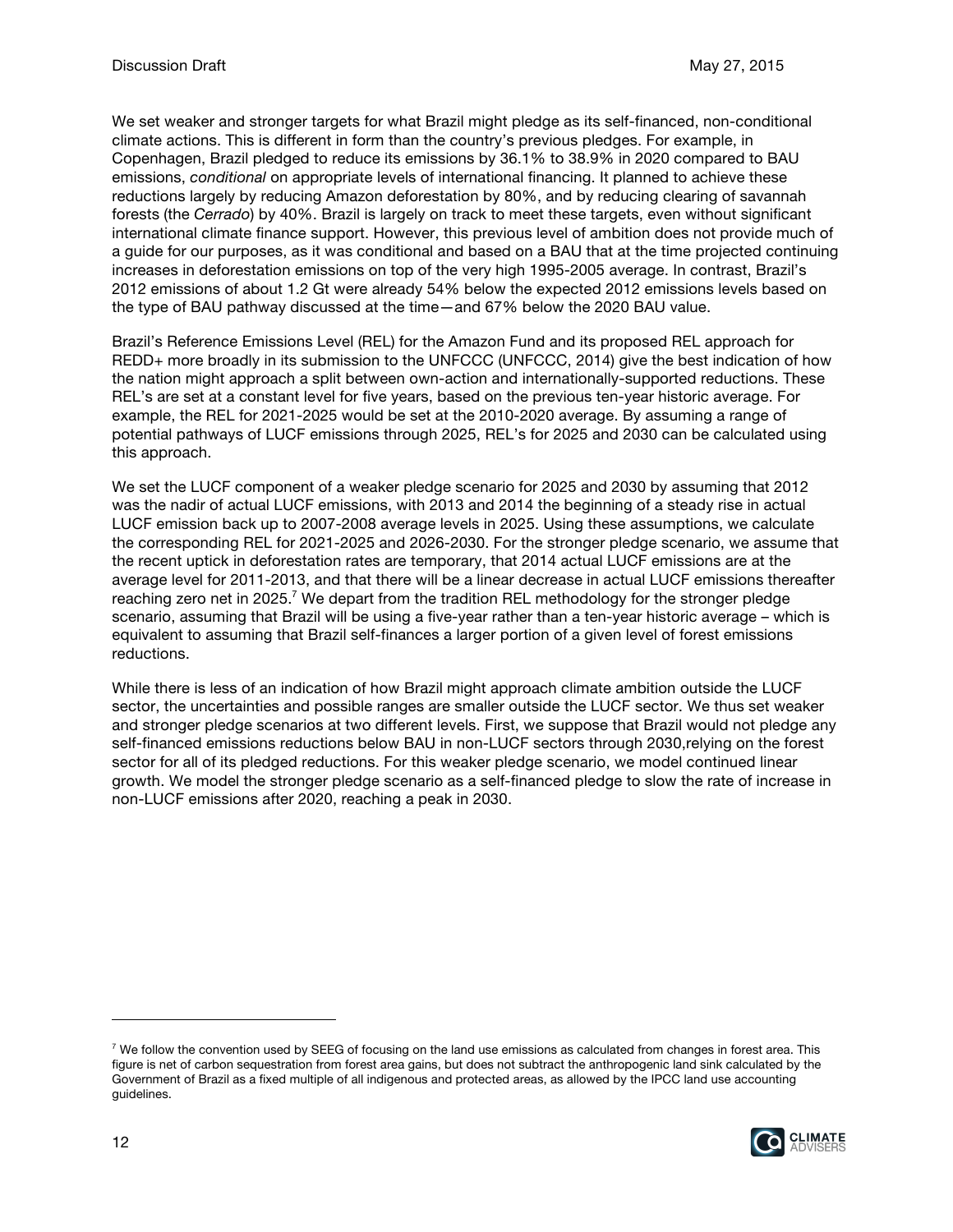## *Indonesia*

#### **Assumptions:**

|                             | 2020                                                                                                           | 2021-2030                                                                                                                                                                                                                                                                                             |
|-----------------------------|----------------------------------------------------------------------------------------------------------------|-------------------------------------------------------------------------------------------------------------------------------------------------------------------------------------------------------------------------------------------------------------------------------------------------------|
| Copenhagen                  | Cut emissions by 26% by<br>2020 from BAU levels                                                                |                                                                                                                                                                                                                                                                                                       |
| Weaker pledge scenario      | Fail to meet 2020 target of<br>26% reductions from BAU;<br>All emissions increase<br>according to linear trend | - BAU: LUCF flat at 2020 level, current trend for "other";<br>- With-Action scenario: LUCF cut in half from BAU by<br>2030, current trend for "other";<br>- Pledge: Self finance 63% of difference between<br>expected BAU and "with action" scenario (same ratio as<br>Copenhagen pledge)            |
| Stronger pledge<br>scenario | Meet or exceed 2020 own<br>action target of 26%                                                                | - BAU: LUCF flat at Copenhagen 2020 own-action<br>target (-26%); other emissions level off in 2030;<br>- With-Action scenario: LUCF cut to zero in 2025; other<br>emissions level off in 2030<br>- Pledge: Self finance 63% (26/41) of difference between<br>low emissions BAU "with action" scenario |

### **Figure 10. Indonesia Emissions and Potential Pledges:**



Note: The extreme variability in Indonesia's historic emissions is the result of years with high deforestation accompanied by large-scale peat fires.

In Copenhagen, Indonesia pledged to cut its emissions by 26% below BAU levels by 2020, with the largest portion of the overall decrease coming from reduced deforestation. It is important to note that this figure represents Indonesia's *unconditional* pledge and comprises only the emissions reductions that the country would achieve on its own. In 2009, Indonesia also proposed to cut emissions by 41% below BAU by 2020 *conditional* on the availability of international support. For the 2020 target, BAU is defined as a linear upward trend based on historic emissions levels for both LUCF and non-LUCF sectors. We use Indonesia's unconditional Copenhagen pledge as the basis for the 2030 analysis.

To form our weaker and stronger pledge projections for 2030, we build on three analytical components: 1) the BAU scenario, 2) the "with action" scenario—a potential emissions pathway achieved both through its own action and with international support, and 3) the "pledge" scenario—Indonesia's

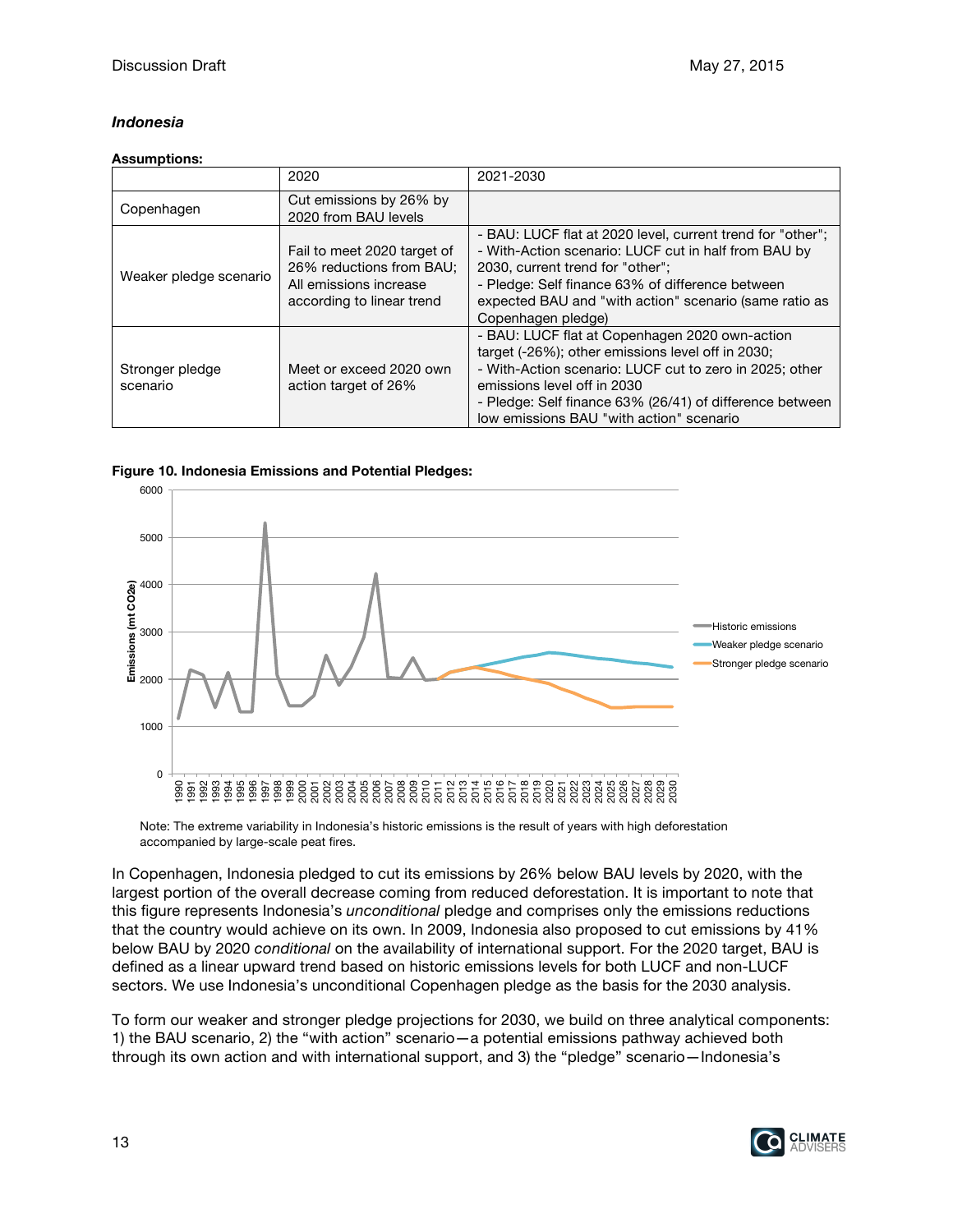*unconditional* emissions reductions target. The latter assumes that the country will self-finance a portion of the ideal "with action" scenario, a share that we assume to be 63%.<sup>8</sup>

In the weaker pledge scenario, we assume that Indonesia anticipates that emissions will fail to meet the 26% emissions target by 2020. Instead, they anticipate that without additional action, LUCF and non-LUCF emissions will increase linearly based on current trends through 2020. In the following decade, we assume that the pledge would be based on BAU LUCF emissions that remain flat at the 2020 level, while BAU non-LUCF emissions would be assumed to continue their linear increase. The weaker "with action" scenario considers a plan by the government to cut LUCF emissions in half by 2030 while non-LUCF emissions would be allowed to continue their linear upward trend. Indonesia's weaker pledge is therefore calculated to be 63% of the difference between this potential anticipated high emissions BAU and the potential anticipated "with (less) action" scenario.

In the stronger pledge scenario, we assume that the country will stand by the 26% emissions reduction target for 2020, and will set their post-2020 pledge assuming it will be met. For the following decade, we assume the country would treat BAU LUCF as flat at the 2020 emissions figure; non-LUCF emissions would be treated as leveling off in 2030 in the BAU. The more ambitious "with action" scenario assumes that Indonesia will plan to cut LUCF emissions to net zero by 2025 (with some international support); the target for other emissions will be to level off in 2030. As above, Indonesia's self-financed pledge scenario is calculated to be 63% of the difference between this lower emissions BAU and the more aggressive "with action" case.

<sup>8</sup> This figure is based on the ratio of the country's unconditional and conditional Copenhagen pledges (26%/41%=63%).

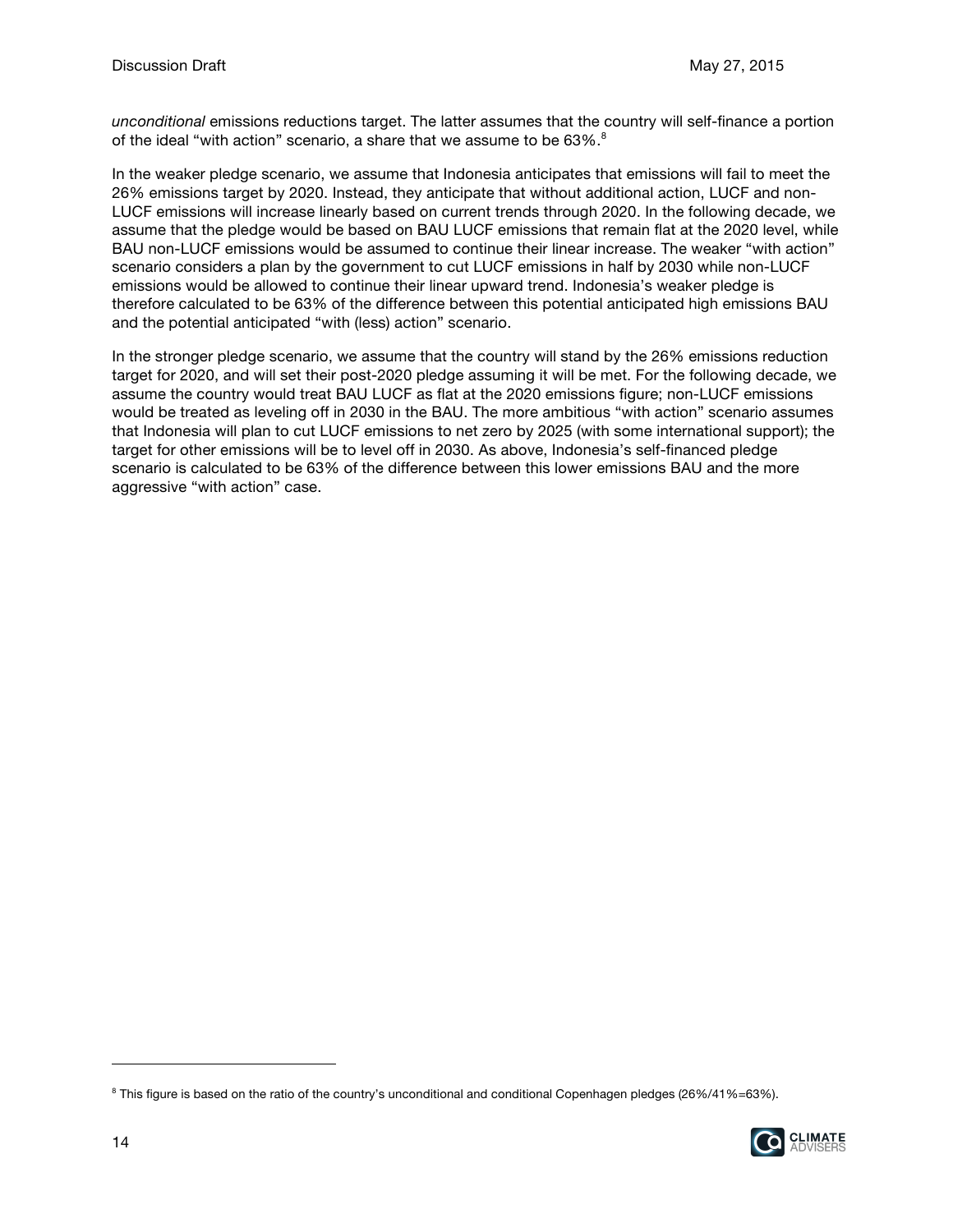## *Rest of World*

### **Assumptions:**

|               | Weaker pledge scenario (present-2030)                                                                                          | Stronger pledge scenario (present-2030)                 |  |
|---------------|--------------------------------------------------------------------------------------------------------------------------------|---------------------------------------------------------|--|
| OECD-Other    | Average annual % emissions change between U.S. and E.U. in weaker pledge scenario                                              |                                                         |  |
| <b>LDC</b>    | Emissions increase based on a 7% annual average GDP growth and declining emissions<br>intensity according to last 5-year trend |                                                         |  |
| <b>Others</b> | Emissions grow steadily at 2%                                                                                                  | Linear decline in emissions growth to meet<br>2030 peak |  |





For the purpose of this analysis, we divide the rest of the world into three distinct groups: the OECD countries not included in the individual analysis above (OECD-Other), Least Developed Countries (LDC), and the rest of the world (Others).

For the rest of the OECD—countries that are not individually analyzed in this exercise—we assume that the annual change in emissions will approximate the average of the United States and the European Union in the current pledge scenario. Although we have chosen to use the conservative weaker pledge scenario average to project emissions for the rest of the OECD through 2030, it is worth noting that the difference between using the weaker and stronger pledge average is relatively small: approximately 190 mtCO<sub>2</sub>e in 2030. Because this difference is so small compared to global total emissions, we only include one scenario for this group.

For the LDC group, we assume accelerating economic growth and therefore rising emissions through 2030. Projections begin in 2012, the first year for which composite historic emissions data is not available, and are based on an assumed GDP growth rate and emissions intensity. For annual average GDP growth rate, we adopt a relatively high 7% through 2030. This is consistent with the goal of the Istanbul Programme of Action for LDCs, which strive to achieve economic growth in LDCs of least 7% annually by the end of this decade (UN-OHRLLS, 2011). The emissions intensity of GDP is assumed to decrease based on the linear trend of the past five-year period. Because LDCs should not be constrained by significant self-financed emission reductions pledges, we have modeled just a single pledge scenario for them as a group.

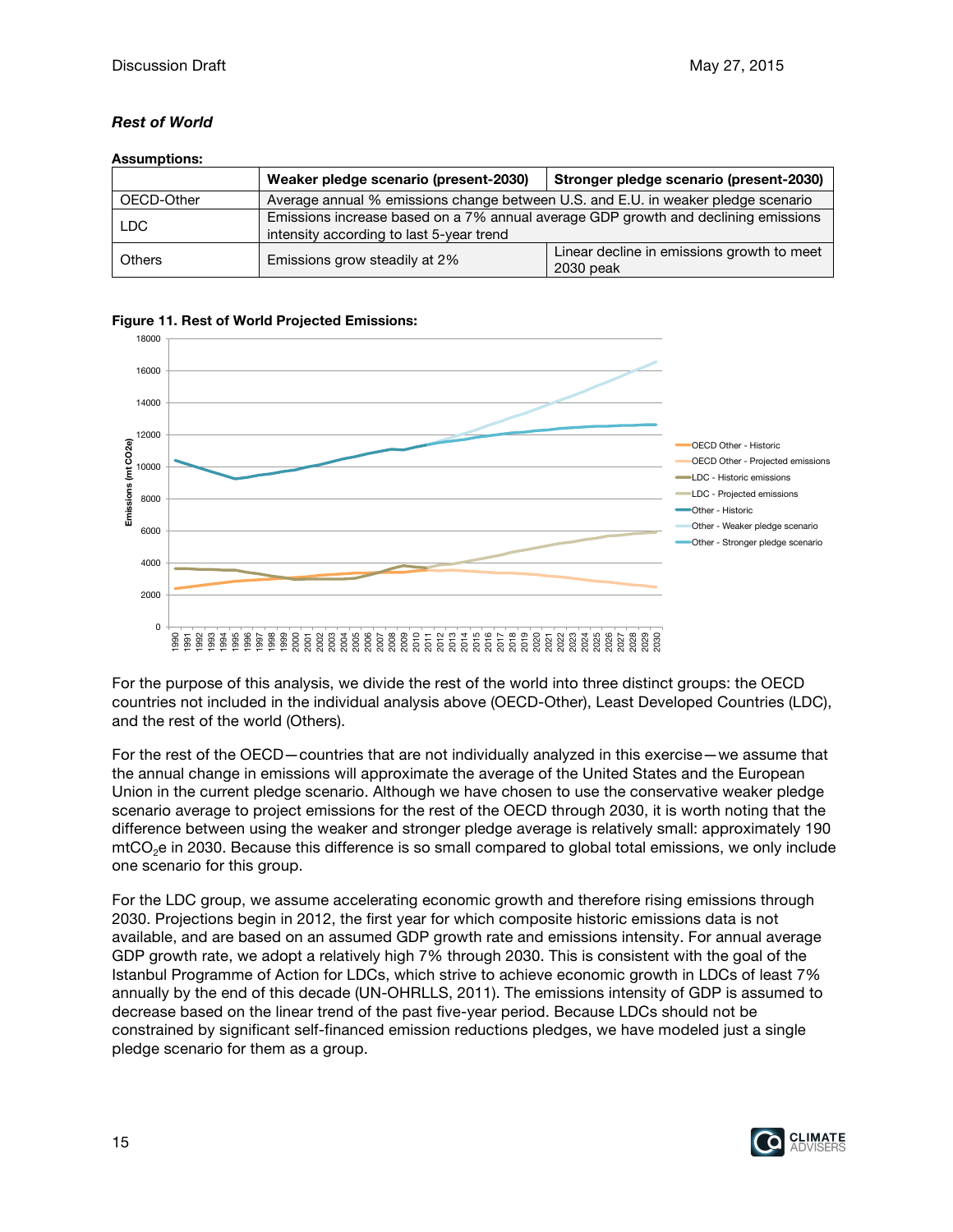The "Others" category is perhaps the toughest for which to make projections because it includes a wide variety of nations with diverse economic circumstances and climate ambitions. The group includes most of Latin America, as well as the former Soviet Republics and countries within the Middle East/North Africa. The top emitters in this group are Russia (21.5% of group emissions), Iran (4.5%), Saudi Arabia (4.3%), and South Africa (3.6%). Unlike our analysis of potential OECD and LDC emissions pathways, which are more homogenous, this group is so large and so diverse we propose a weaker and stronger pledge scenario to account for the wide range of possible emissions paths. Because the group includes only low and middle-income countries, we assume that emissions will either increase (weaker pledge scenario) or plateau in 2030 (stronger pledge scenario). In the former, we assume an average 2% annual emissions growth rate. This figure is somewhat *above* the 2000-2011 historic average (1.4%) and is meant to account for potential increasing economic growth. In the latter, we propose a plateauing of emissions after 2030. This represents the potential that some of the larger emitters—Russia, for example, which accounts for about 20% of this group's total emissions, and potentially other former Soviet Republics—might make serious pledges in Paris to decrease their emissions after 2020.

Note that many other potential pathways lie between these two extremes. For example, if emissions followed a faster growth rate through 2020, but these countries all pledged a 2030 peak emissions year, the 2030 emission level would fall between the current weaker and stronger pledge scenarios.

|                         |                            | 2020   | 2025   | 2030   |
|-------------------------|----------------------------|--------|--------|--------|
| <b>BAU</b>              |                            | 59,000 | 63,000 | 69,000 |
|                         | Median Two Degree Scenario | 52,000 | 47,000 | 42,000 |
| Gap between BAU and 2DS |                            | 7,000  | 16,000 | 27,000 |
| World                   | <b>Weaker pledges</b>      | 57,317 | 59,779 | 61,951 |
| World                   | Stronger pledges           | 54,848 | 55,335 | 55,471 |
| US                      | Current pledge             | 57,527 | 59,731 | 61,546 |
| EU                      | Current pledge             | 55,057 | 55,386 | 55,265 |
| China                   | Current pledge (announced) | 6.100  | 5.381  | 4.678  |
| Japan                   | Current pledge (announced) | 4,557  | 3,987  | 3,418  |
| India                   | Weaker pledge              | 15,180 | 16,245 | 16,665 |
| India                   | Stronger pledge            | 1,343  | 1,193  | 1,042  |
| <b>Brazil</b>           | Weaker pledge              | 4.107  | 5.200  | 6,582  |
| <b>Brazil</b>           | Stronger pledge            | 3.872  | 4.682  | 5,691  |
| Indonesia               | Weaker pledge              | 1.845  | 1.837  | 1,919  |
| Indonesia               | Stronger pledge            | 1,633  | 1,527  | 1,326  |
| OECD-Other              | Single pledge scenario     | 2,570  | 2,414  | 2,258  |
| LDC                     | Single pledge scenario     | 1,902  | 1,398  | 1,421  |
| <b>Others</b>           | Weaker pledge              | 3,279  | 2,882  | 2,491  |
| Others                  | Stronger pledge            | 4,939  | 5,569  | 5,907  |

## *Summary Table*

Notes: All data in MtCO<sub>2</sub>e. These figures represent "expected domestic pledge emissions equivalents"—the level of gross emissions from each country or country group that is equivalent to the domestic action pledge scenarios in our model, combined with assumptions about economic growth rates and pre-2020 emissions pathways. This analysis does not project actual future emissions, as it includes only unconditional, or self-financed, domestic action pledges. It does not take into account the mitigation potential of international partnerships, which is significant.